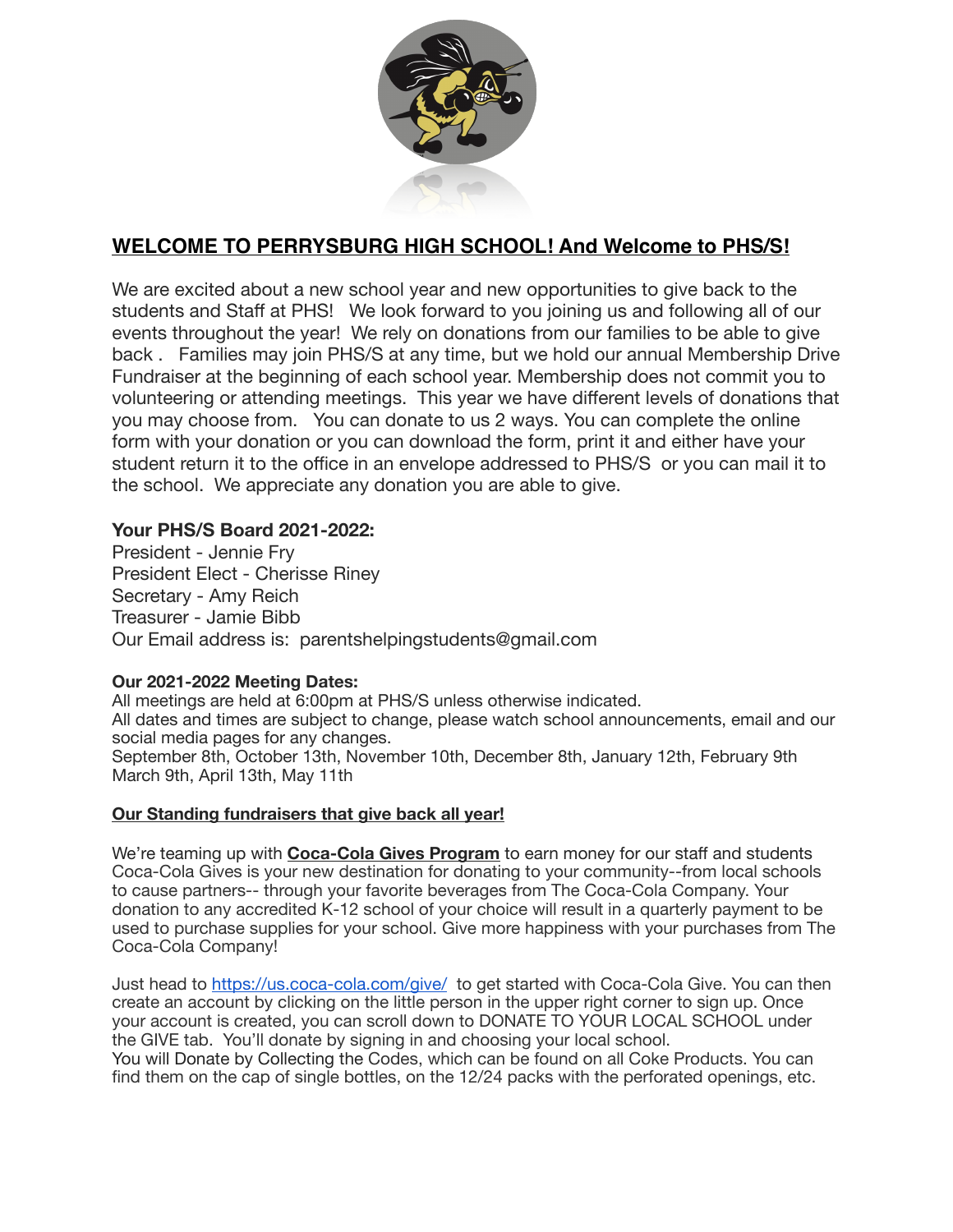They are found on all Coke  $\begin{array}{c} \begin{array}{c} \begin{array}{c} \end{array} \\ \end{array} \\end{array}$  Products from pop to water to show you how much each code worth. [https://us.coca-cola.com/](https://us.coca-cola.com/give/code-value/)



show you how much each code is qive/code-value/

To donate to a school, simply type our zip code for the school selection to populate. From here you can select the school or schools that you would like to donate to. We encourage you to be involved in multiple schools so everyone can benefit. Once you start donating you can also track your donation amounts to the school you choose so you can see how much you are helping!

You can also Give back to your community with mobile scanning. To donate, select a local school or cause partner on your phone, tap SCAN NOW, and scan by taking a picture of the cap code.

Word of mouth is powerful in sharing the opportunity to raise funds for your local school with your community behind you. Anyone can help...Grandparents, Aunts, Uncles, Friends, Neighbors! Even those who do not have kids in school can help!

Points can add up quick and it is super easy to enter the codes. Give it a try and let the points start adding up!

**Don't want to enter the points but want to help us??** Just save the codes for us and bring them to school or contact us and we will set up a way to get them from you.We will have collection bins at School so you can easily drop them at the office and we will enter the points for you!

### **Kroger Rewards With your Kroger Plus Card**

PHS/S has signed up for the Kroger Rewards Program! By shopping at Kroger and using your Kroger Plus Card, you can help PHS/S earn money for the school. This is a great, easy way for everyone to help give back! All you need to do is enter Parents Helping Students/Staff or our number VH592 on your Kroger Plus Card Account and from there you just swipe your Kroger Plus Card every time you shop.

Its that simple! You are giving back just by shopping for your normal items and swiping your card!

Spread the word because anyone can add us to their card!

We have some exciting things planned for this year. We hope you will get involved and help or support us when you can. In addition to our monthly meetings, We have some great things planned for this year.

We are going to finally have our dress sale we have been wanting to have! We have dresses for girls for Homecoming and Prom at a low price! Come check it out! August 17 and 18th in the evening at the Commodore.

We have a Winter Flower Sale Planned for October with a December delivery just in time for Christmas! The Cookie Jar will hopefully be making a return in December! We also have our craft show planned for April, along with the Egg My Yard and After Prom in the spring!

Please reach out to us if you want to help with the dress sale! We would love to meet you and have you kick off a great school year! Our email address is at the top of this letter.

Looking forward to a great year! Go Jackets!